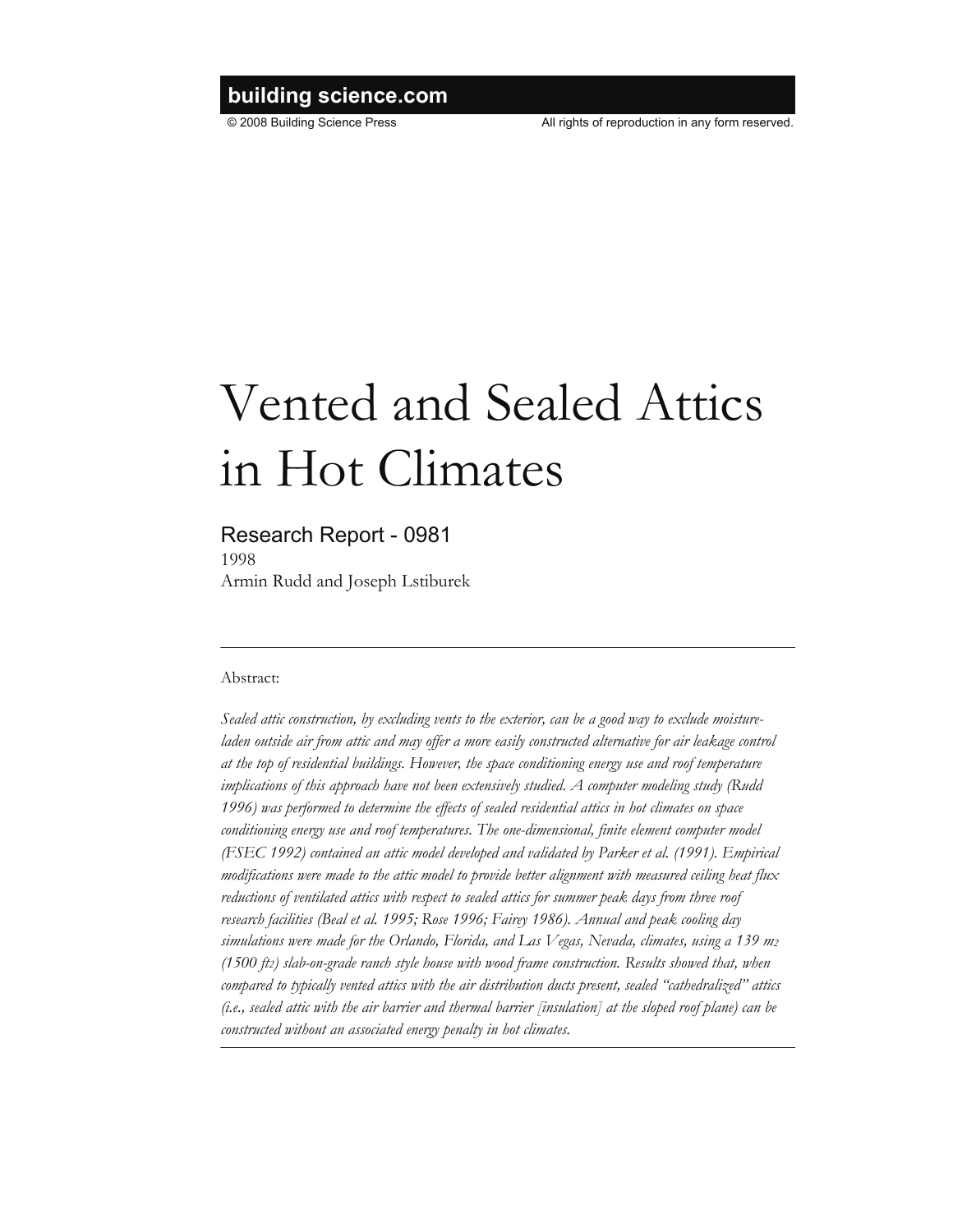<span id="page-1-1"></span><span id="page-1-0"></span>**TABLE OF** ASHRAE Transactions, Volume 104, Part 2. For personal use only. Additional reproduction, distribution, or transmission in ©1998, American Society of Heating, Refrigerating and Air-Conditioning Engineers, Inc. (www.ashrae.org). Published in either print or digital form is not permitted without ASHRAE's prior written permission.

#### TO-98-20-3

# **Vented and Sealed Attics In Hot Climates**

**Armin F. Rudd Joseph W. Lstiburek, P.Eng.** Member ASHRAE

#### **ABSTRACT**

*Sealed attic construction, by excluding vents to the exterior, can be a good way to exclude moisture-laden outside air from attics and may offer a more easily constructed alternative for air leakage control at the top of residential buildings. However, the space conditioning energy use and roof temperature implications of this approach have not been extensively studied. A computer modeling study (Rudd 1996) was performed to determine the effects of sealed residential attics in hot climates on space conditioning energy use and roof temperatures. The one-dimensional, finite element computer model (FSEC 1992) contained an attic model developed and validated by Parker et al. (1991). Empirical modifications were made to the attic model to provide better alignment with measured ceiling heat flux reductions of ventilated attics with respect to sealed attics for summer peak days from three roof research facilities (Beal et al. 1995; Rose 1996; Fairey 1986). Annual and peak cooing day simulations were made for the Orlando, Florida, and Las Vegas, Nevada, climates, using a 139 m<sup>2</sup> (1500 ft2 ) slab-on-grade ranch style house with wood frame construction. Results showed that, when compared to typically vented attics with the air distribution ducts present, sealed "cathedralized" attics (i.e., sealed attic with the air barrier and thermal barrier [insulation] at the sloped roof plane) can be constructed without an associated energy penalty in hot climates.*

#### **INTRODUCTION**

The rationale behind this attic ventilation study was primarily twofold:

1. The need to solve problems related to the entry of moistureladen outside air in hot-humid climates (ASHRAE 1997), such as condensation on cooling ducts and interior mold.

2. The need to obtain a tight air infiltration barrier at the top of residential buildings in hot climates to reduce energy consumption.

Ventilation is one of the most effective ways to deal with humidity problems in heating climates, but ventilation can be one of the major causes of humidity problems in southern humid climates (Lstiburek 1993). The problem of condensation in attics in hot-humid climates is caused by humid outdoor air coming in contact with cold surfaces in the attic. Although worse in coastal areas, this problem is not confined to them. The most offending cold surfaces are usually supply ducts, but they can be ceiling drywall and metallic penetrations through the ceiling if low interior setpoints are maintained. In much of Florida, it is not uncommon to have an outdoor air dew point of 24°C (75°F) and an attic air dew point of 29°C (85°F). When an attic surface temperature is lower than the attic air dew point, condensation will occur.

The attic air dew point can be higher than the outdoor air dew point because moisture stored in the wood roof framing at night is released during the day. This moisture adsorptiondesorption process is driven by the relative humidity gradient between surfaces and the air in contact with those surfaces. Relative humidity of air at a surface is that of air in equilibrium with the surface moisture content of the material. The result of this attic moisture adsorption-desorption mechanism is summarized as follows:

#### *Nighttime*:

High attic air relative humidity due to air exchange with outdoors

- Lower air relative humidity at the surface of wood framing materials resulting in moisture being adsorbed by the wood framing materials
- Attic air dew-point temperature similar to outdoors

**Armin F. Rudd** is a senior research engineer at the Florida Solar Energy Center, Cocoa, Fla. **Joseph W. Lstiburek** is a principal with Building Science Corporation, Westford, Mass.

THIS PREPRINT IS FOR DISCUSSION PURPOSES ONLY, FOR INCLUSION IN ASHRAE TRANSACTIONS 1998, V. 104, Pt. 2. Not to be reprinted in whole or in part without written permission of the American Society of Heating, Refrigerating and Air-Conditioning Engineers, Inc., 1791 Tullie Circle, NE, Atlanta, GA 30329. Opinions, findings, conclusions, or recommendations expressed in this paper are those of the author(s) and do not necessarily reflect the views of ASHRAE. Written questions and comments regarding this paper should be received at ASHRAE no later than **July 10, 1998**.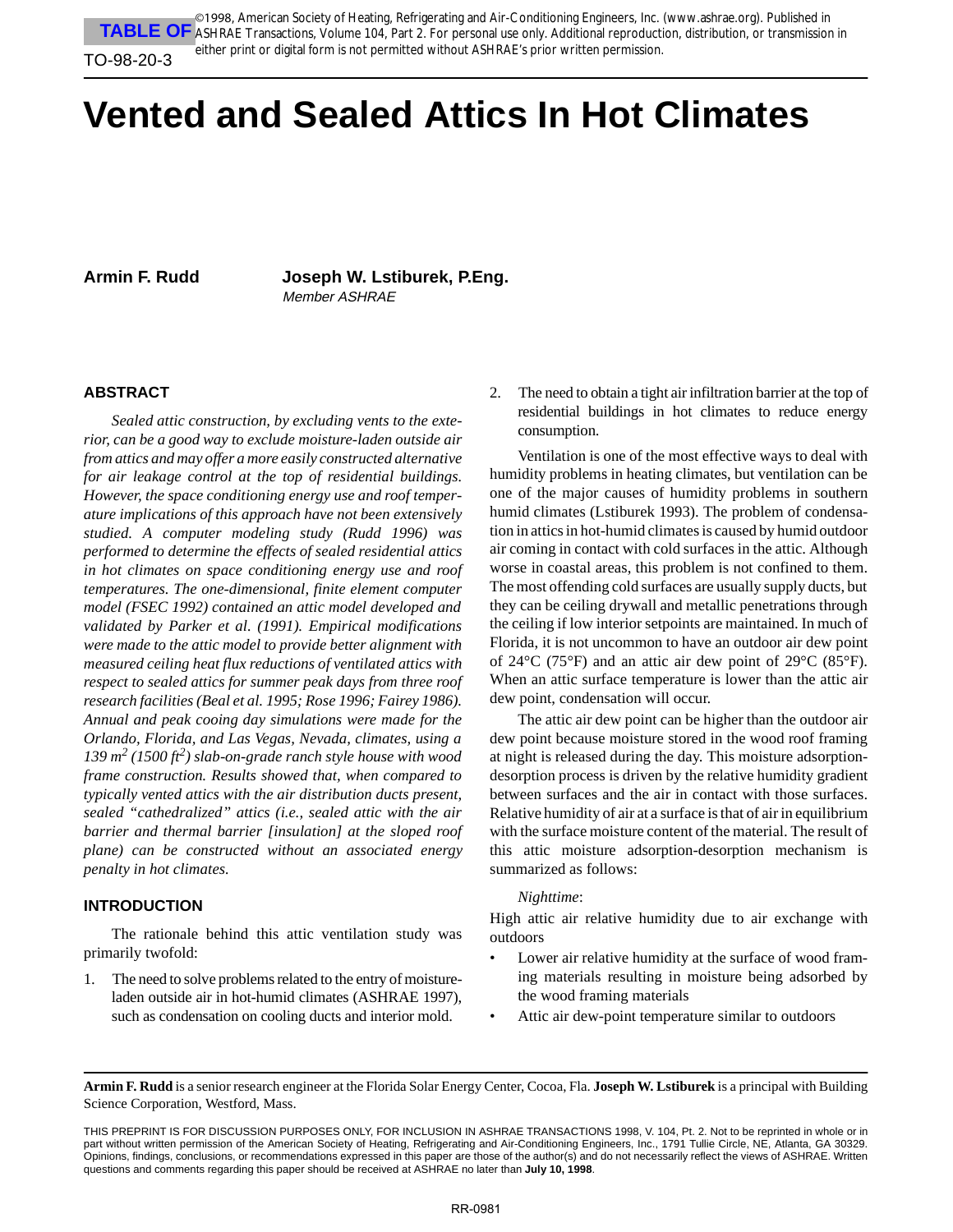#### *Daytime*:

- Lower attic air relative humidity due to sensible heat gain by solar
- Higher air relative humidity at the surface of wood framing materials resulting in moisture being desorbed by the attic framing materials
- Attic air dew-point temperature elevated above outdoors

 The greatest problem with attic condensation will occur during the daytime when the air-conditioning (cooling) system operates for long periods, causing supply ducts, supply diffusers, and ceiling areas near supply diffusers to remain cold. With normal supply temperatures between 10°C and 13°C (50°F and 55°F), and attic air dew-point temperatures up to 29°C (85°F), it is easy to see how condensation can occur. Obviously, duct insulation, with the proper thermal resistance and surface emittance and properly installed to avoid insulation compression, can minimize condensation potential on ducts. However, the ducts must not only be insulated but also sealed against air leakage. Cold air leaking from supply ducts, creating cold surfaces in the moist attic environment, can also cause condensation-related problems.

Moving the entire air distribution system out of the attic and into conditioned space is good but is often impractical or impossible due to design and cost constraints. In the hothumid climate, the best solution to eliminate the potential for moisture condensation in attics may be to keep the moisture out of the attic altogether by sealing the attic to the outdoors. TenWolde and Burch (1993) recommended that the roof cavities of manufactured homes not be ventilated in hot-humid climates due to conditions that could be conducive to mold and mildew growth (monthly mean surface relative humidity above 80%). A later report by Burch et al. (1996) came to the same conclusion, stating that their computer modeling results for Miami, Florida, "indicate that ceiling vapor retarders and roof cavity vents should not be installed in homes exposed to hot and humid climates." In many cases, roofing layers that provide rain-proofing can also provide air sealing, and if stucco is used for the exterior wall finish, it can be easy to seal the fascia, soffit, and rake areas with stucco also. This would provide an attic that was sealed from outdoor air exchange, effectively excluding the moisture-laden air.

 Another attic condensation problem, separate from the one discussed above but still related to outside moisture entering the attic through attic vents, sometimes occurs with metal roofing and an attic radiant barrier. In this case, condensation forms at night on the underside of metal roofing or radiant barrier exposed to humid attic air. Due to night sky radiation, the metal roof or radiant barrier temperature can be depressed below the attic air dew-point temperature, allowing condensation and possible water damage to ceiling materials to occur. In predominantly hot-humid climates, attics sealed to outside air exchange would correct this problem.

In modern residences, the challenge of achieving a continuous air infiltration barrier and thermal insulation barrier at the interior ceiling level is especially difficult. The air barrier, used to isolate the living space from the attic, is usually the taped drywall, while the thermal barrier is the insulation placed on top of the drywall. Typically, the ceiling is not a single horizontal plane but a series of horizontal planes, vertical planes (knee walls), and sloped planes, all intersecting to create the ceiling. Field inspections repeatedly show how the continuity of the air barrier and thermal barrier is compromised at knee walls, coffered ceilings, dropped ceilings, framed soffits or mechanical chases, recessed canister lights, fireplace flues or chimneys, and penetrations for plumbing, electrical, and space conditioning, etc. In reality, it is often impractical to try to maintain air and thermal barrier continuity at all of these locations. Airtight recessed cannister lights rated for insulation contact, foam sealing of penetrations, and fulldepth blown insulation to cover the variations in ceiling plane can help to alleviate the problems, but at significant added cost.

The most cost-effective location to both air seal and insulate the attic may be at the roof plane rather than the interior ceiling plane. Where attic insulation is placed along the underside of the roof sheathing, this has been referred to as "cathedralized" residential attic construction (Rose 1995). In "cathedralized" construction, there may still be roof plane changes that create knee wall areas, such as build-over roofs where girder trusses are used, but these are usually few and relatively easy to access. In many cases, the roof layer (sheathing, roofing paper, flashing) that provides rain-proofing can also provide air leakage control. Some additional air sealing may be necessary at roof penetrations for vents and exhaust ducts. If stucco is used for the exterior wall finish, the fascia, soffit, and rake areas can be finished with stucco as well to provide an attic that is restricted from outdoor air exchange.

 Another outcome of using the roof plane to create the air and thermal barrier is that the enclosed attic space is essentially inside the conditioned space. This space can be used to locate the space conditioning equipment and the air distribution system, and possibilities for additional storage are available. Also, the mechanical systems (electrical, plumbing, HVAC) placed in the attic are left exposed and accessible in the event of the need for repair or remodeling.

Current building codes across the United States require attic ventilation. In cold climates, the primary purpose of attic ventilation is to maintain a cold roof temperature to avoid ice dams created by melting snow (Tobiasson et al. 1994) and to vent moisture that moves from the conditioned space to the attic (Rose 1992; Lstiburek 1988; Spies 1987; Gatsos 1985). Melted snow, in this case, is caused by heat loss from the conditioned space. When water from melted snow runs out over the unheated eave portion of the house, it freezes and expands, often driving its way back up the roof and between shingles. In cathedral ceiling areas, a minimum one-inch air space is required between the roof sheathing and insulation, extending from soffit to ridge. In predominantly cold climates, for cathedral and "cathedralized" ceilings, a vented air chute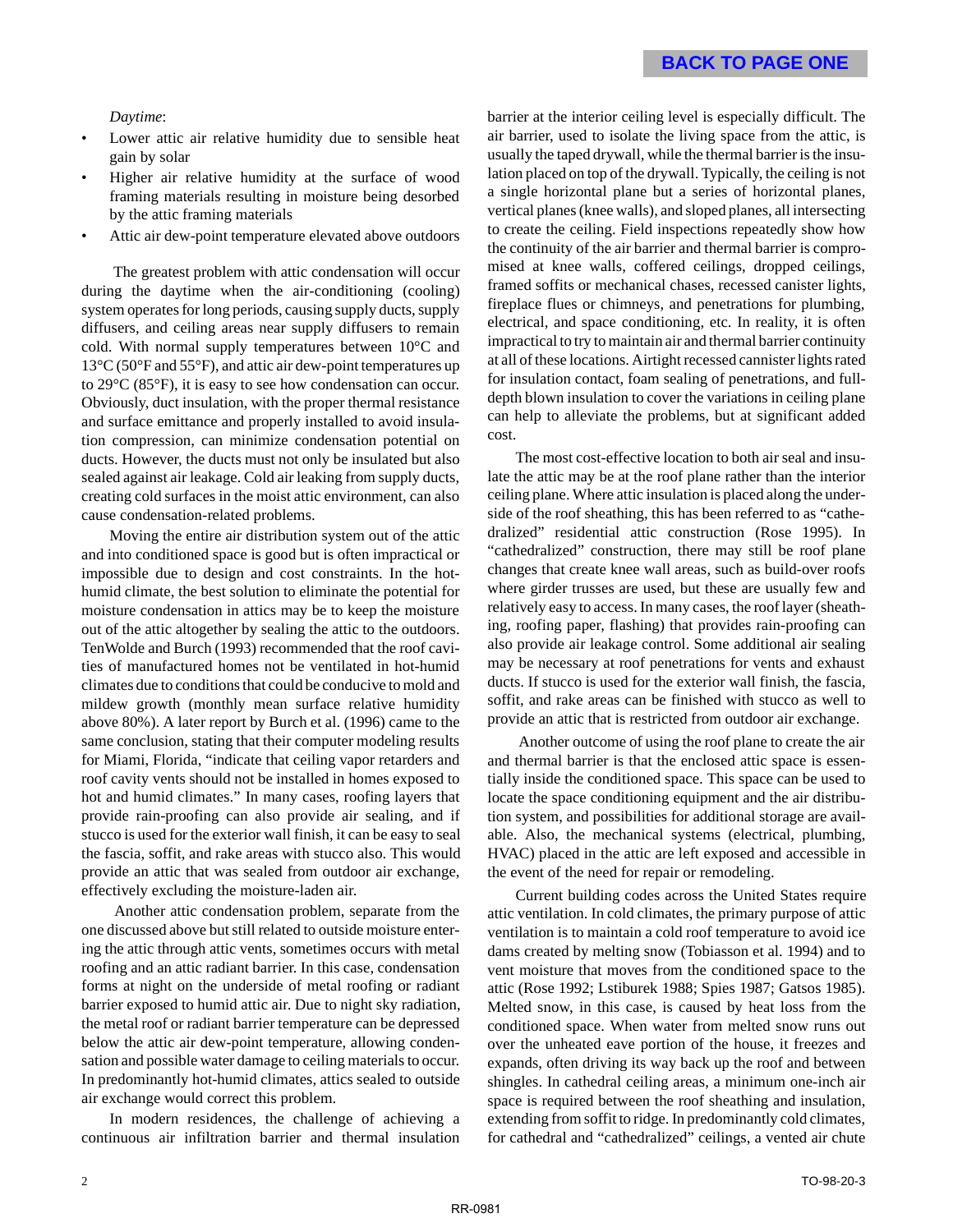that ensures an air gap between the roof sheathing and the insulation is the critical factor in controlling moisture accumulation in the sheathing (Rose 1995).

In hot climates, the primary purpose of attic ventilation is to expel solar-heated hot air from the attic to lessen the building cooling load. TenWolde and Carll (1992) also observed that "during summer, attic vents provide some cooling, but with sufficient ceiling insulation, the effect on cooling loads should be minor." Roof shingle temperatures will be higher during no-wind conditions, leading to a higher heat load on the attic. Therefore, the greatest need for attic ventilation is when there is little wind pressure to force air in and out of the attic; then, stack effect is the prime air mover, driven by the attic to outside air temperature difference. Relying on stack effect alone can require such large vents that it is difficult to prevent rain entry (Ledger 1990).

 The required amount of ventilation area is measured by a unit termed "net free vent area." The net free vent area is the actual, unobstructed area where air can freely flow from outside to inside to outside. Most estimable manufacturers provide documentation of the net free vent area with their product, although a standardized test has not been universally adopted (Sullivan 1994). The building codes usually report the required ventilation area as a ratio of the net free vent area to the horizontal projection of attic floor area (i.e., 1:300 or 1:150). Typically, if at least 50% of the ventilating area is in the upper portion of the space and a continuous ceiling vapor retarder in cold climates is installed on the warm side, the required ratio is 1:300; otherwise, it is 1:150 (Hutchings 1998).

Sealed attic construction, by excluding vents to the exterior, can be a good way to exclude moisture-laden outside air from attics and may offer a more easily constructed alternative for air leakage control at the top of residential buildings. However, the space conditioning energy use and roof temperature implications of this approach have not been extensively studied.

#### **COMPUTER MODEL SETUP**

 To evaluate the effects of sealed attics in hot climates on space conditioning energy use and roof temperatures, a computer modeling study was conducted for the Orlando, Florida, and Las Vegas, Nevada, climates. The computer model utilized was the FSEC 3.0 program (FSEC 1992) containing the attic model developed and validated by Parker et al (1991). The one-dimensional, finite-element program calculates combined heat and mass transfer, including conductive, convective, and radiant heat transfer, and lumped moisture modeling by the Effective Penetration Depth Method (Kerestecioglu 1989). Hourly simulations are performed using Typical Meteorological Year (TMY) weather data. In addition to building loads and heating and cooling system loads, individual surface temperatures and heat fluxes can be obtained, as well as air temperature and humidity ratio. Similar to a temperature setpoint, an optional humidity setpoint can be specified. The cooling system load will reflect the appropriate change in latent load, and if the specified equipment cannot meet the load, that will be reflected in the indoor air conditions. A real cooling machine performance model is used to calculate the air conditions leaving the cooling coil. A real thermostat model is also employed (Henderson 1992).

The reference house configuration used was a one-story,  $139 \text{ m}^2$  (1500 ft<sup>2</sup>) house that had been used in the past for many building energy modeling studies. Figure 1 shows a plan view of the house. The main house roof geometry is a 22.6 degree (5/12 pitch) hip roof with the ridge running east to west. Another hip roof runs over the garage, with that ridge running north to south. Table 1 lists the characteristics that were common to the Orlando and Las Vegas reference houses. The characteristics specific to the Orlando reference house are listed in Table 2. Model inputs were parametrically varied to isolate the effect of the item(s) in question. Table 3 lists the values that were changed for each Orlando simulation, along with a comment regarding the research question being asked. The characteristics specific to the Las Vegas reference house are listed in Table 4. Table 5 lists the parametrically varied model inputs for each Las Vegas simulation, along with a comment regarding the question being asked.

An early attic model (Fairey and Swami 1992), used primarily for modeling the performance of attic radiant barrier systems, treated the attic as two zones, an upper zone and a lower zone. An improved two-zone attic model (Parker et al. 1991), used in the FSEC 3.0 program, accounts for detailed radiation, buoyancy, and wind-driven airflows and thermal stratification within the attic airspace. The upper attic zone airflow was driven by wind, and the soffit inlet area was treated as an orifice with a discharge coefficient. The upper attic zone had a defined thickness and ran parallel to the bottom of the roof sheathing. The lower attic zone encom-



*Figure 1 Plan view of the reference house.*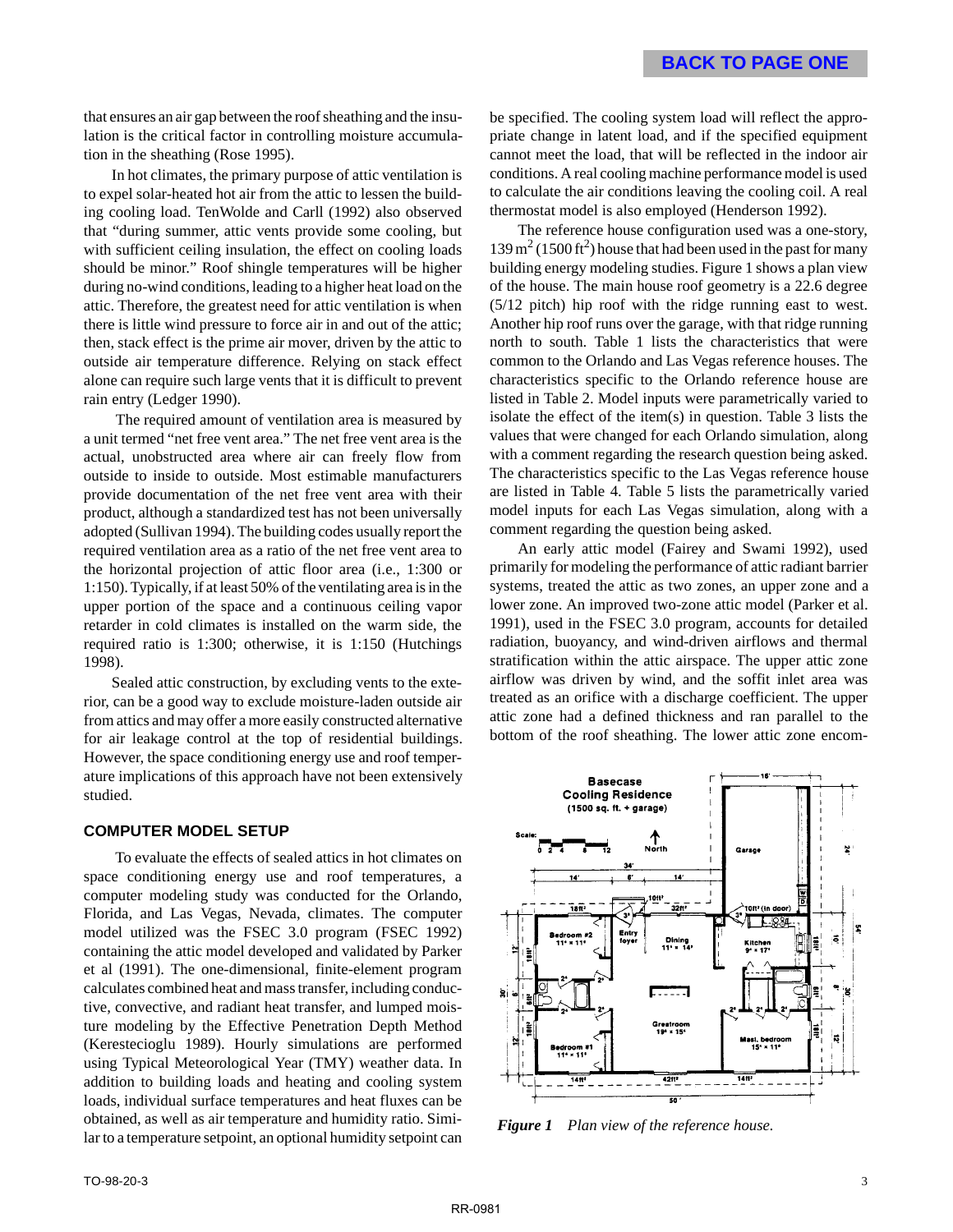#### **TABLE 1**

**Characteristics Common to Both the Orlando and Las Vegas Reference Houses**

| Component                                                             |                                                                                        |  |  |  |  |  |
|-----------------------------------------------------------------------|----------------------------------------------------------------------------------------|--|--|--|--|--|
| Construction type                                                     | Wood frame                                                                             |  |  |  |  |  |
| Foundation type                                                       | Slab-on-grade                                                                          |  |  |  |  |  |
| Roof type                                                             | Hip                                                                                    |  |  |  |  |  |
| Floor area                                                            | 1500 ft <sup>2</sup> (139.4 m <sup>2</sup> )                                           |  |  |  |  |  |
| Window area                                                           | 224 ft <sup>2</sup> (20.8 m <sup>2</sup> )                                             |  |  |  |  |  |
| Door area                                                             | 20 $\text{ft}^2$ to outdoors<br>20 ft <sup>2</sup> to garage                           |  |  |  |  |  |
| Roof overhang                                                         | 2 ft $(0.61 \text{ m})$                                                                |  |  |  |  |  |
| Roof solar absorptance, onyx black asphalt<br>shingles, (Parker 1993) | 0.966                                                                                  |  |  |  |  |  |
| Roof solar absorptance, white tile, (Parker<br>1993)                  | 0.35                                                                                   |  |  |  |  |  |
| Roof infrared emittance                                               | 0.9                                                                                    |  |  |  |  |  |
| Attic plywood infrared emittance                                      | $0.8\,$                                                                                |  |  |  |  |  |
| Wall solar absorptance                                                | 0.75                                                                                   |  |  |  |  |  |
| Wall infrared emittance                                               | 0.9                                                                                    |  |  |  |  |  |
| Heating system                                                        | Electric resistance                                                                    |  |  |  |  |  |
| Cooling system                                                        | DX vapor compression, SEER=10.0                                                        |  |  |  |  |  |
| Duct insulation R-value                                               | 5 hr-ft <sup>2</sup> -F/Btu (0.88 m <sup>2</sup> ·K/W)                                 |  |  |  |  |  |
| Duct location                                                         | In attic, unconditioned space                                                          |  |  |  |  |  |
| Duct leakage                                                          | None                                                                                   |  |  |  |  |  |
| Heating setpoint                                                      | 72°F (22.2°C)                                                                          |  |  |  |  |  |
| Cooling setpoint                                                      | 77°F (25°C)                                                                            |  |  |  |  |  |
| Humidity setpoint                                                     | Not specified, indoor humidity deter-<br>mined by the cooling machine perfor-<br>mance |  |  |  |  |  |
| Internal gains                                                        | 84.3 kBtu/day (24.7 kWh/day)                                                           |  |  |  |  |  |
| Air Infiltration,<br><b>Effective Leakage Area</b>                    | Calculated each hour.<br>ELA = 99.2 in <sup>2</sup> (0.064 m <sup>2</sup> )            |  |  |  |  |  |

#### **TABLE 2 Orlando Specific Reference House Characteristics**

| 1:300 attic ventilation         |  |
|---------------------------------|--|
| R-19 insulation on flat ceiling |  |
| R-11 wall insulation            |  |
| Single glazing, aluminum frame  |  |

passed the remaining volume of the attic, and airflow was driven by buoyancy forces due to the hot air convecting upwards. Inlet air for the lower attic also entered through the soffit. The total airflow, from both the upper attic and lower attic, exited at the ridge. Convection coefficients were calculated as a function of temperature difference for the lower attic insulation surface and as a function of temperature difference and velocity for the upper attic roof plywood bottom surface.

The attic model (Parker et al. 1991) contained in the FSEC 3.0 program was empirically modified in order to align it with measured data from three roof research facilities (Beal and Chandra 1995; Rose 1996; Fairey 1986). Model alignment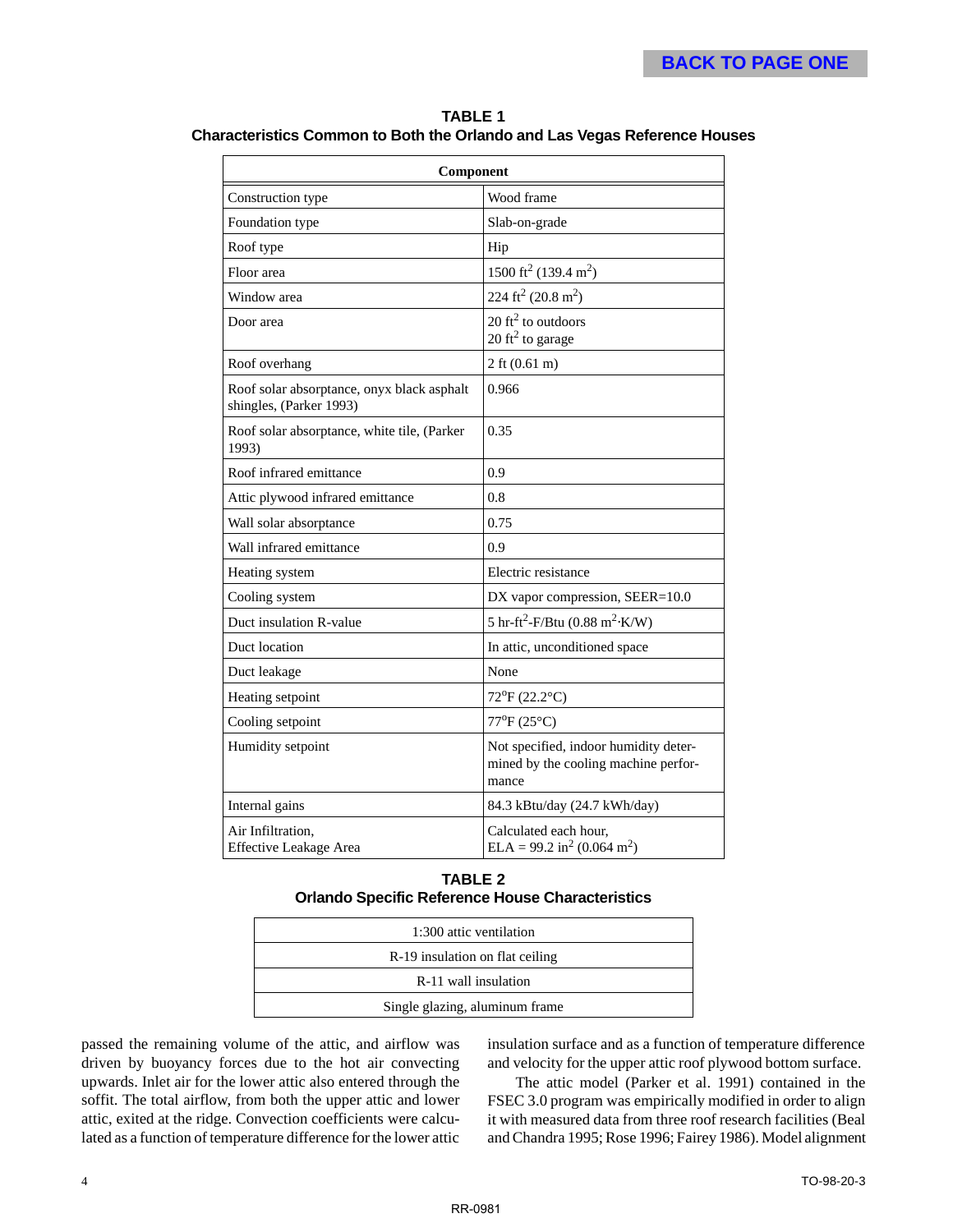| <b>Simulation</b><br><b>Number</b> | <b>Input Deck Changes From Reference Case</b>                                                                      | <b>Research Question Asked</b>                                                                                                                                                                                                  |  |  |  |  |
|------------------------------------|--------------------------------------------------------------------------------------------------------------------|---------------------------------------------------------------------------------------------------------------------------------------------------------------------------------------------------------------------------------|--|--|--|--|
| 1                                  | 1:150 Attic Ventilation                                                                                            | Effect of increasing attic ventilation area from current<br>Orlando building code                                                                                                                                               |  |  |  |  |
| $\overline{c}$                     | Sealed Attic, R-19 insulation on flat ceiling                                                                      | Effect of just sealing attic                                                                                                                                                                                                    |  |  |  |  |
| 3                                  | Sealed Attic, R-28 insulation on flat ceiling                                                                      | Effect of sealing attic and increasing insulation                                                                                                                                                                               |  |  |  |  |
| 4                                  | Sealed Attic, R-19 insulation under roof slope                                                                     | Effect of sealing attic and moving insulation under roof<br>slope (air and thermal barrier at roof plane)                                                                                                                       |  |  |  |  |
| 5                                  | Sealed Attic, R-28 insulation under roof slope                                                                     | Effect of sealing attic and moving insulation under roof<br>slope and increasing insulation                                                                                                                                     |  |  |  |  |
| 6                                  | White Tile Roof                                                                                                    | Effect of white tile roof alone                                                                                                                                                                                                 |  |  |  |  |
| 7                                  | Sealed Attic, R-19 insulation under roof slope, White<br><b>Tile Roof</b>                                          | Effect of sealing attic and moving insulation under roof<br>slope and using white tile on roof                                                                                                                                  |  |  |  |  |
| 8                                  | Sealed Attic, R-28 insulation under roof slope, White<br><b>Tile Roof</b>                                          | Effect of sealing attic and moving insulation under roof<br>slope and increasing insulation and using white tile on<br>roof                                                                                                     |  |  |  |  |
| 9                                  | <b>Ducts In Conditioned Space</b>                                                                                  | Effect of placing ducts inside conditioned space (con-<br>duction heat transfer effect only, no duct leakage)                                                                                                                   |  |  |  |  |
| 10                                 | Duct Leakage, 10% Return Side, 5% Supply Side,<br>(Return leak comes from: 70% attic, 20% garage,<br>10% outdoors) | Effect of average amount of duct leakage (Based on<br>measurements from 160 Florida homes, the average<br>return side leak was 11% of the total flow, and the esti-<br>mated average supply side leak was 5% (Cummings<br>1991) |  |  |  |  |
| 11                                 | Duct Leakage, 15% Return Side, 10% Supply Side                                                                     | Effect of greater than average amount of duct leakage                                                                                                                                                                           |  |  |  |  |

**TABLE 3 Orlando Parametric Simulations**

#### **TABLE 4 Las Vegas Specific Reference House Characteristics**

| 1:150 attic ventilation         |
|---------------------------------|
| R-28 insulation on flat ceiling |
| R-19 wall insulation            |
| Double glazing, vinyl frame     |

was performed using comparable vented vs. sealed measured data with insulation on the flat ceiling. The flat ceiling insulation configurations, both vented and sealed, involve solutions of combined conductive, convective, and radiant heat transfer in an environment where complex convection and radiation are dominant. In contrast, the sealed cathedralized attic is a relatively straightforward conduction-dominated heat transfer problem.

The means for empirical alignment of the attic model with the measured data was a combination of adjusting two parameters as a function of vent area:

1. The convection coefficient at the top of the flat ceiling insulation, as calculated by the Parker model, was reduced by a factor of 0.25 for the 1:300 case and by 0.5 for the 1:150 and 1:120 cases. The convection coefficient was increased by a factor of 10 for the 1:37 case.

2. For the 1:150 case, 14% of the incoming attic ventilation air that was destined for the upper attic zone, as calculated by the Parker model, was diverted to the lower attic. Twentyone percent and one hundred percent of the upper attic airflow was diverted to the lower attic for the 1:120 and 1:37 cases, respectively. The rationale was that with increased vent area and flow, the attic should become more mixed. Refer to Rudd (1996) for additional details.

 Figure 2 shows a plot of the resulting percent ceiling heat flux reductions, compared to the sealed case, for various levels of attic ventilation area as a percentage of attic floor area. One curve shows a fit of the measured data, while a second curve shows a fit of values predicted by the modified attic model.

#### **RESULTS**

#### **Peak Cooling Day, Orlando, Florida**

The peak cooing day for Orlando, Florida, using TMY weather data, was 1 August. Figure 3 shows the peak cooling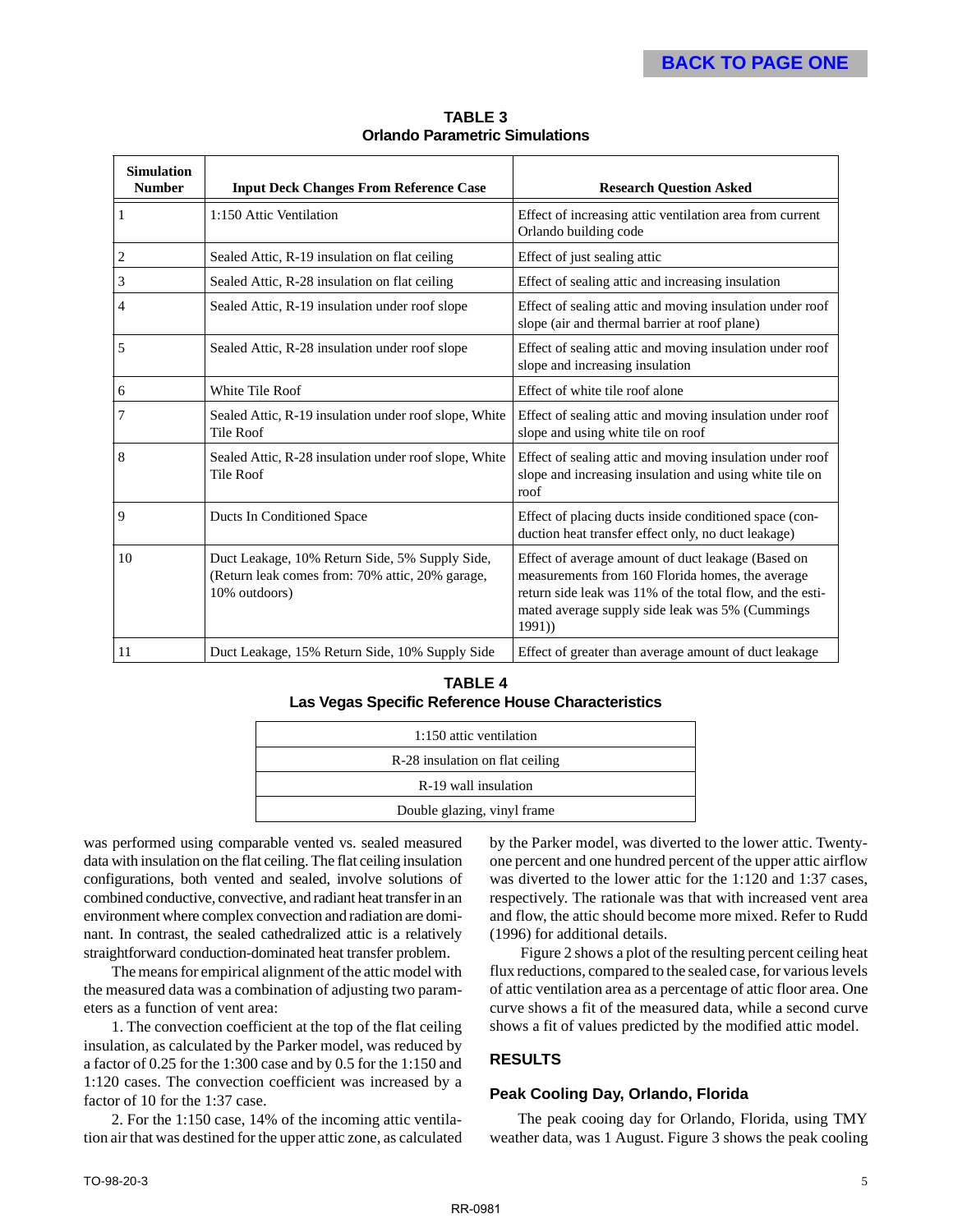| <b>Simulation</b><br><b>Number</b> | <b>Input Deck Changes From Reference Case</b>                                                                      | <b>Research Question Asked</b>                                                                                                                                                                                                  |  |  |  |  |
|------------------------------------|--------------------------------------------------------------------------------------------------------------------|---------------------------------------------------------------------------------------------------------------------------------------------------------------------------------------------------------------------------------|--|--|--|--|
| $\overline{1}$                     | 1:300 Attic Ventilation                                                                                            | Effect of reducing attic ventilation area from current Las<br>Vegas building code                                                                                                                                               |  |  |  |  |
| $\overline{2}$                     | Sealed Attic, R-28 insulation on flat ceiling                                                                      | Effect of just sealing attic                                                                                                                                                                                                    |  |  |  |  |
| $\overline{3}$                     | Sealed Attic, R-40 insulation on flat ceiling                                                                      | Effect of sealing attic and increasing insulation                                                                                                                                                                               |  |  |  |  |
| $\overline{4}$                     | Sealed Attic, R-28 insulation under roof slope                                                                     | Effect of sealing attic and moving insulation under roof<br>slope (air and thermal barrier at roof plane)                                                                                                                       |  |  |  |  |
| 5                                  | Sealed Attic, R-40 insulation under roof slope                                                                     | Effect of sealing attic and moving insulation under roof<br>slope and increasing insulation                                                                                                                                     |  |  |  |  |
| 6                                  | Sealed Attic, R-28 insulation under roof slope, White<br>Tile Roof                                                 | Effect of sealing attic and moving insulation under roof<br>slope and using white tile on roof                                                                                                                                  |  |  |  |  |
| $\overline{7}$                     | White Tile Roof                                                                                                    | Effect of white tile roof alone                                                                                                                                                                                                 |  |  |  |  |
| 8                                  | Ducts In Conditioned Space                                                                                         | Effect of placing ducts inside conditioned space (con-<br>duction heat transfer effect only, no duct leakage)                                                                                                                   |  |  |  |  |
| $\overline{9}$                     | Duct Leakage, 10% Return Side, 5% Supply Side,<br>(Return leak comes from: 70% attic, 20% garage,<br>10% outdoors) | Effect of average amount of duct leakage (Based on<br>measurements from 160 Florida homes, the average<br>return side leak was 11% of the total flow, and the esti-<br>mated average supply side leak was 5% (Cummings<br>1991) |  |  |  |  |
| 10                                 | Duct Leakage, 15% Return Side, 10% Supply Side                                                                     | Effect of greater than average amount of duct leakage                                                                                                                                                                           |  |  |  |  |

**TABLE 5 Las Vegas Parametric Simulations**

day ceiling heat flux curves. Compared to the sealed attic with flat ceiling insulation, ceiling heat flux reductions of 18% and 27% were predicted for the 1:300 and 1:150 ventilated attics, respectively. Figure 4 illustrates the dramatic increase in cooling power required (about one-third more) for the 1:300 vented attic with 15% duct leakage compared to the 1:300 vented attic without duct leakage (reference case). Relatively little difference in cooling power was seen between the reference vented attic and the sealed cathedralized attic with the same insulation thermal resistance  $(R-19 \text{ h} \cdot \text{ft}^2 \cdot \text{F/Btu})$ .

However, in the late afternoon, the sealed cathedralized attic's cooling power is higher for two hours; it is also slightly less in the late morning. Comparing Figures 5 and 6, one can see that there was almost no difference in shingle temperature between the reference vented 1:300 attic and the 1:150 attic. Referring to Figure 7, peak roof shingle temperatures were within 5°C (9°F) for all black shingle cases, peaking at 84°C (183°F),



*Figure 2 Measured and predicted ceiling heat flux reduction, as compared to the sealed attic with R-19 flat ceiling insulation.*



*Figure 3 Orlando peak day ceiling heat flux for the sealed attic, and normal to very large ventilation areas, all with R-19 flat ceiling insulation.*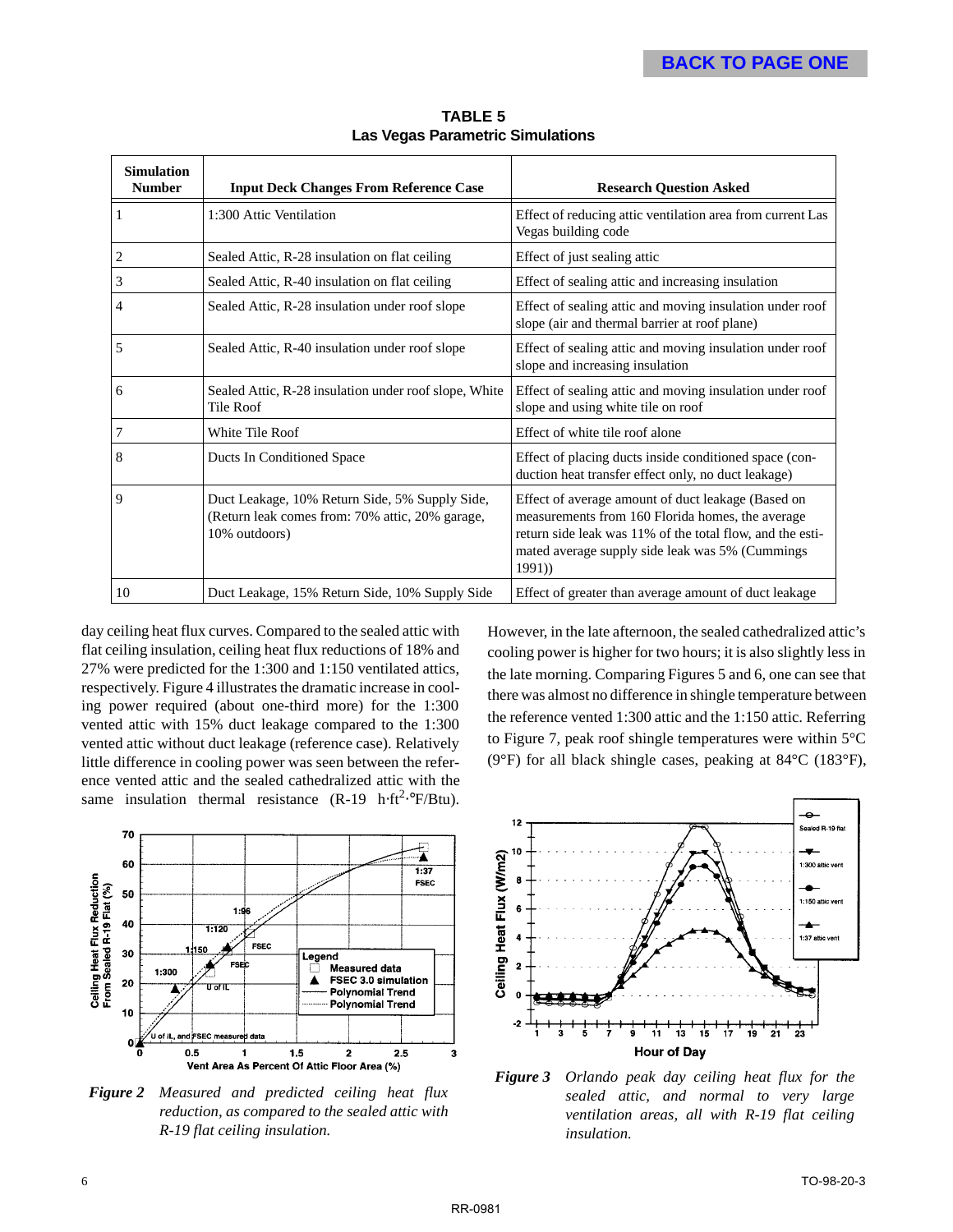#### **[BACK TO PAGE ONE](#page-1-0)**



*Figure 4 Orlando peak day cooling system power draw for a vented attic with duct leakage, the reference vented attic, and three variations of the sealed cathedralized attic.*



*Figure 5 Orlando peak cooling day temperatures, from roof-top to interior gypsum board, for the reference house (1:300 vented attic, R-19 flat ceiling insulation).*

whether the attics were vented or sealed or whether the insulation was flat or cathedralized. Figure 8 shows the peak cooling day temperature at the bottom (facing the attic) of the roof plywood for several of the parametric simulations. Of primary importance here is that the difference in roof plywood temperature between the 1:300 vented attic case and the sealed attic cases was less than  $7^{\circ}$ C (13°F). There was about  $2^{\circ}$ C (4°F) difference in roof plywood temperature between the 1:300 vented attic and the 1:150 vented attic. The effect of white tile was dramatic, dropping roof plywood temperature about 24°C (43°F), with respect to the reference 1:300 vented attic.



*Figure 6 Orlando peak day temperatures from roof-top to interior gypsum board, for the 1:150 vented attic.*



*Figure 7 Orlando peak day top of roof shingle or top of roof tile temperature for all parametric simulations (south side of roof).*

#### **Peak Cooling Day, Las Vegas, Nevada**

The peak cooing day for Las Vegas, Nevada, using TMY weather data, was 30 July. Figure 9 shows the peak cooling day ceiling heat flux curves. Compared to the sealed attic with flat ceiling insulation, ceiling heat flux reductions of 14% and 22% were predicted for the 1:300 and 1:150 ventilated attics, respectively. Figure 10 illustrates a 10% increase in peak cooling power required for the 1:150 vented attic with 15% duct leakage compared to either the 1:150 vented attic without duct leakage (reference case) or the 1:300 vented attic without duct leakage. Almost no difference in cooling power was seen between the 1:150 vented attic and the 1:300 vented attic. At most, a 6% difference in cooling power was seen between the reference vented attic and the sealed cathedralized attic with the same insulation thermal resistance  $(R-28 h·ft<sup>2</sup>·°F/Btu)$ . From morning through hour 16, the sealed cathedralized attic required as much as 6% less cooling power than the reference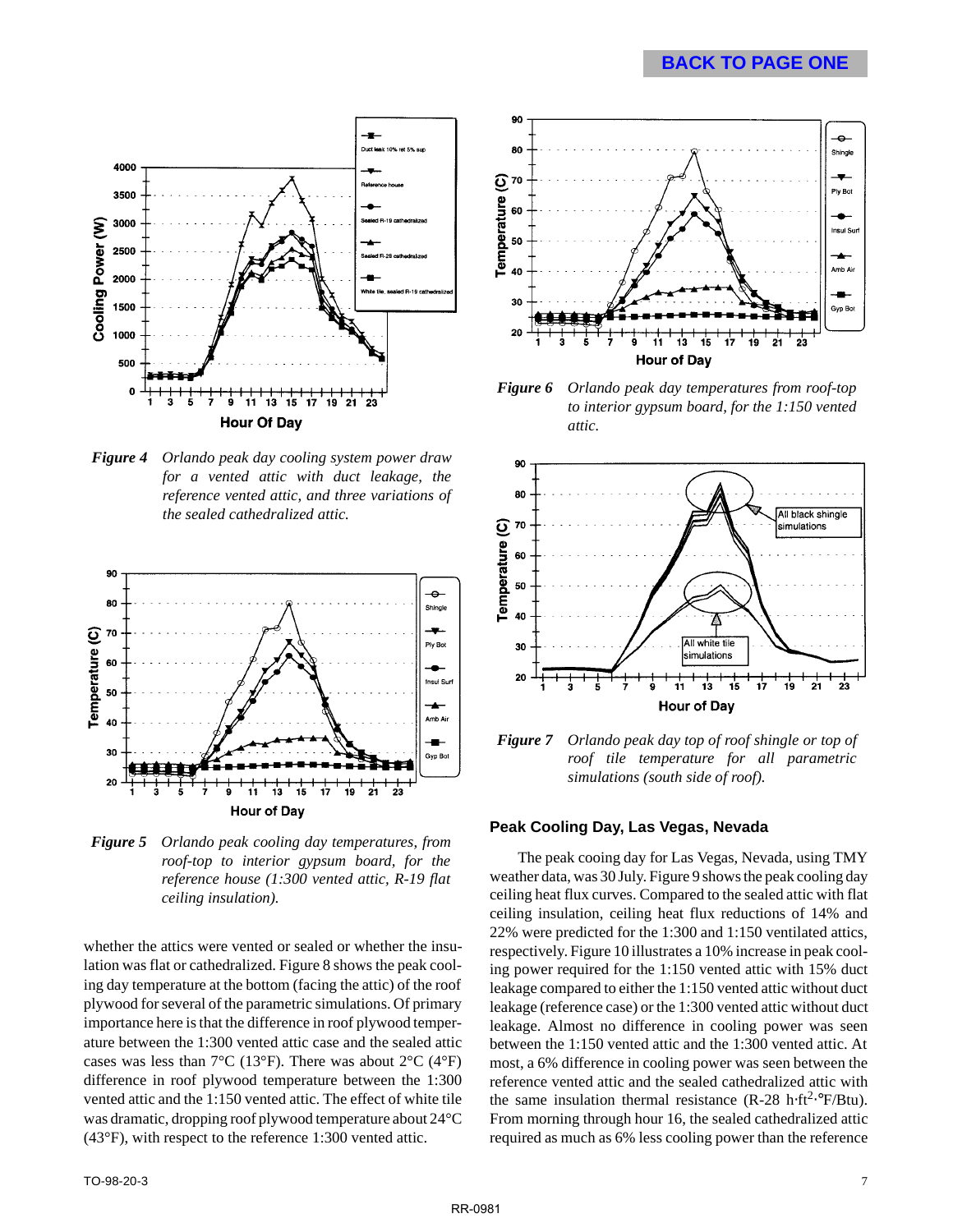#### **[BACK TO PAGE ONE](#page-1-0)**



*Figure 8 Orlando peak day bottom-of-roof plywood temperatures (south side).*



*Figure 9 Las Vegas peak cooling day ceiling heat flux for sealed and normally vented attics, all with R-28 flat ceiling insulation.*

vented attic; after hour 16 the cooling power requirement was essentially the same. Using white tile or using R-40 insulation in the sealed cathedralized attic lowered the cooling power even more, and each had essentially the same effect. Comparing Figures 11 and 12, one can see that there was almost no difference in shingle temperature between the reference vented 1:300 attic and the 1:150 attic. Referring to Figure 13, peak roof shingle temperatures were within 4°C (7°F) for all black shingle cases, peaking at 92°C (198°F), whether the attics were vented or sealed or whether the insulation was flat or cathedralized. Figure 14 shows the peak cooling day temperature at the bottom (facing the attic) of the roof plywood for several of the parametric simulations. Of primary importance here is that the difference in roof plywood temperature between the 1:300 vented attic case and the sealed attic



*Figure 10 Las Vegas peak day cooling system power draw for a 1:150 vented attic with duct leakage, a 1:300 vented attic, the reference 1:150 vented attic, white tile roof, and three variations of the sealed cathedralized attic.*



*Figure 11 Las Vegas peak cooling day temperatures, from rooftop to interior gypsum board, for the reference house (1:150 vented attic, R-28 flat ceiling insulation.*

cases was less than  $8^{\circ}$ C (14 $^{\circ}$ F). There was less than  $3^{\circ}$ C (5 $^{\circ}$ F) difference in roof plywood temperature between the 1:300 vented attic and the 1:150 vented attic. The effect of white tile was dramatic, dropping roof plywood temperature about 23°C (41°F) with respect to the reference 1:150 vented attic.

#### **Annual Simulations, Orlando, Florida**

Orlando annual simulation results are given in Tables 6 and 7. Results showed that, compared to the reference vented attic, with no duct leakage, the sealed cathedralized attic (i.e., sealed attic with the air barrier and thermal barrier [insulation] at the sloped roof plane) could save 2% on space conditioning energy. With the reference case R-5 (h⋅ft<sup>2</sup>⋅°F/Btu) duct insulation and no duct leakage, simply moving the air distribution ducts inside conditioned space could save 3% annually. Thus,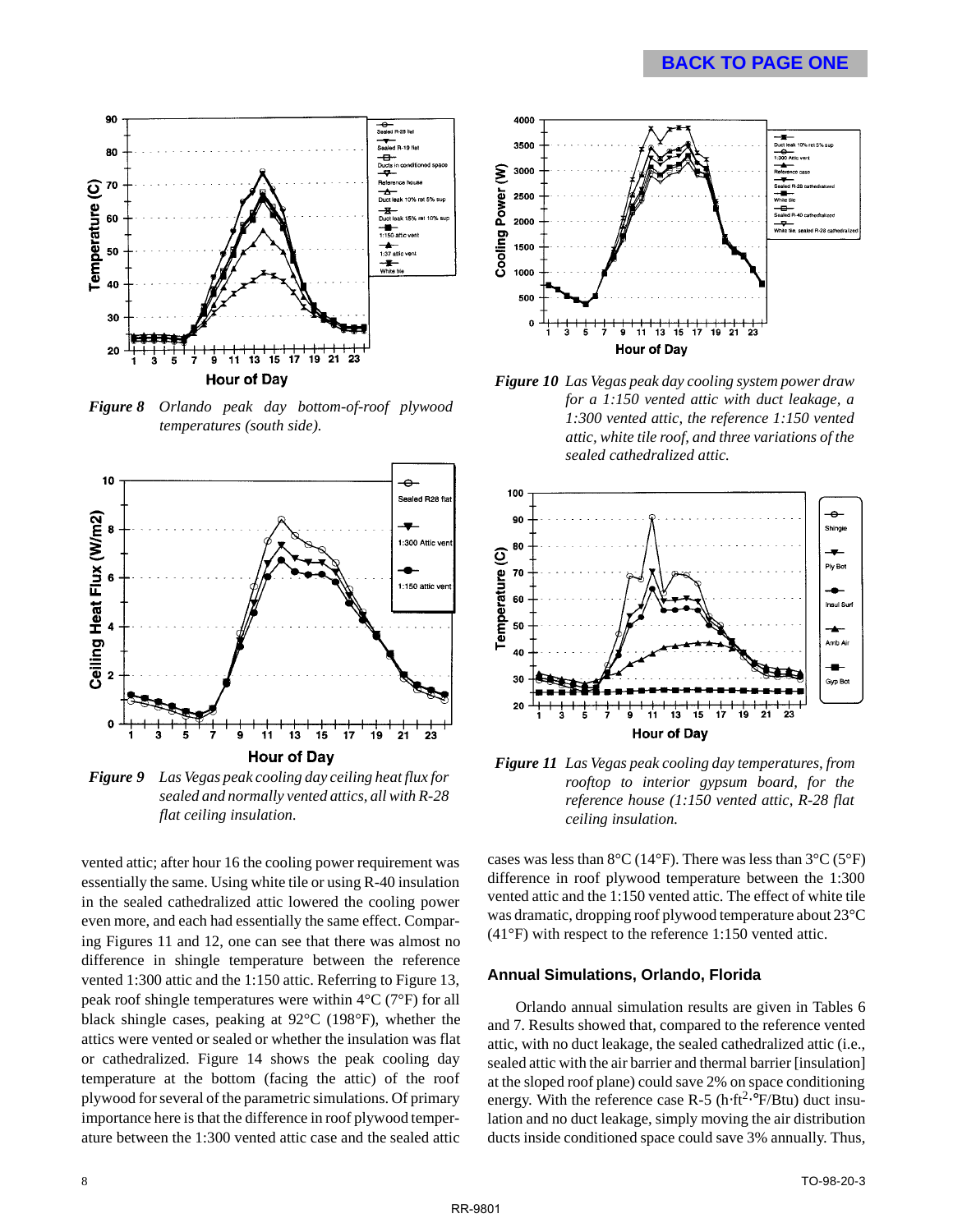

*Figure 12 Las Vegas peak cooling day temperatures, from rooftop to interior gypsum board, for the 1:300 vented attic.*



*Figure 13 Las Vegas peak cooling day top of roof shingle or roof tile temperature for all parametric simulations (south side of roof).*

excluding the location of ducts, the annual net effect of sealing the attic and moving the insulation from the flat ceiling to under the sloped roof is less than 1%. When typical duct leakage was modeled (10% return leak, 5% supply leak), the peak cooling load increased by 42% and the sealed cathedralized attic showed annual space conditioning savings of 16%.

Simply sealing the attic, without moving the insulation directly under the roof sheathing, could increase annual space conditioning energy use by a maximum of 6%. A lower shingle absorptivity would produce a lower penalty. However, if attic moisture condensation was a problem in existing housing in the Orlando climate, sealing the attic could be a solution to the attic condensation problem, and increasing the flat ceiling



*Figure 14 Las Vegas peak cooling day bottom-of-plywood temperatures (south side of roof).*

insulation from R-19 to R-28 nearly mitigates the space conditioning energy use penalty.

Increasing the attic vent area from 1:300 to 1:150 had less than a 1% annual net effect  $(-1.3\% \text{ cooling}, +0.8\% \text{ heating}).$ The use of white roof tile instead of black shingles could save 6% on annual space conditioning energy use in Orlando. A peak cooling load reduction of 13% was shown when simulating white roof tile versus black shingles. The combination of white roof tile and the sealed cathedralized attic, compared to black shingles and vented attic, could save 12% on annual space conditioning energy use in Orlando.

#### **Annual Simulations, Las Vegas, Nevada**

Las Vegas annual simulation results are given in Tables 8 and 9. Results showed that, compared to the reference vented attic, with no duct leakage, the sealed "cathedralized" attic (i.e., sealed attic with the air barrier and thermal barrier [insulation] at the sloped roof plane) could save 4% on space conditioning energy. With the reference case R-5 (h⋅ft<sup>2</sup>.°F/Btu) duct insulation and no duct leakage, simply moving the air distribution ducts inside conditioned space could save 4% annually. Thus, excluding the location of ducts, there is no annual net effect of sealing the attic and moving the insulation from the flat ceiling to under the sloped roof in the Las Vegas climate. When typical duct leakage was modeled (10% return leak, 5% supply leak), the peak cooling load increased by 23% and the sealed cathedralized attic showed annual space conditioning savings of 10%.

Simply sealing the attic, without moving the insulation directly under the roof sheathing, could increase annual space conditioning energy use by a maximum of 6%. A lower shingle absorptivity would produce a lower penalty. Increasing the flat ceiling insulation from R-28 to R-40 nearly mitigates the space conditioning energy use penalty.

Decreasing the attic vent area from 1:150 to 1:300 had less than a 1% effect on heating or cooling and had no annual net effect on space conditioning energy use. The use of white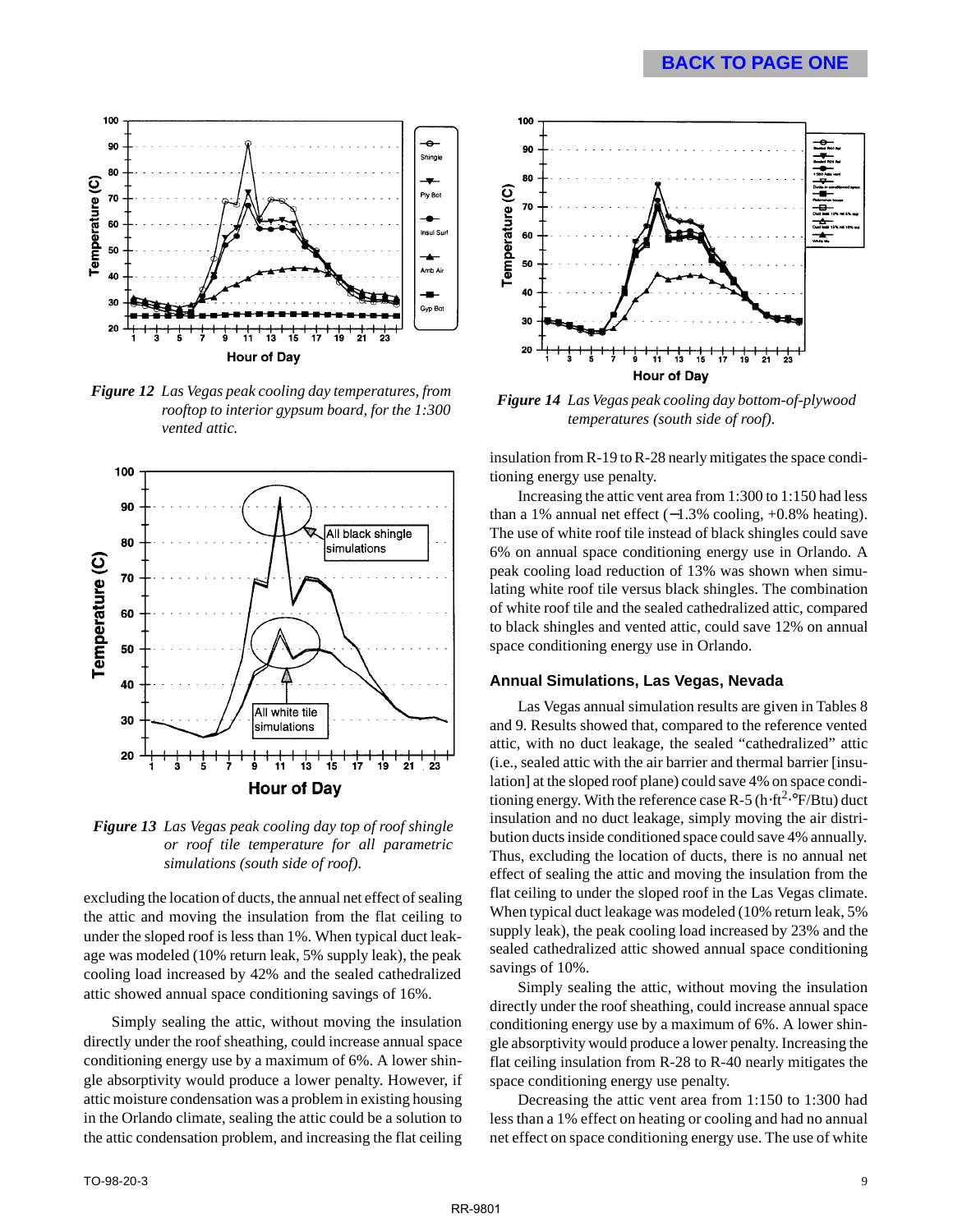| Orlando, Florida                  | Annual                     |                        | Annual                 |                        | Annual               |                        | Peak          |                        | Peak                 |                        |
|-----------------------------------|----------------------------|------------------------|------------------------|------------------------|----------------------|------------------------|---------------|------------------------|----------------------|------------------------|
| <b>Simulation Description</b>     | Cooling<br>kW <sub>h</sub> | Diff.<br>$\frac{0}{0}$ | <b>Heating</b><br>kW·h | Diff.<br>$\frac{6}{9}$ | <b>Total</b><br>kW·h | Diff.<br>$\frac{0}{0}$ | Cooling<br>kW | Diff.<br>$\frac{0}{0}$ | <b>Heating</b><br>kW | Diff.<br>$\frac{0}{0}$ |
| <b>Reference case</b>             | 4419                       |                        | 2193                   |                        | 6613                 |                        | 1.56          |                        | 1.44                 |                        |
| White tile, sealed R-28<br>sloped | 3891                       | $-12.0$                | 1904                   | $-13.2$                | 5795                 | $-12.4$                | 1.29          | $-17.3$                | 1.31                 | $-9.0$                 |
| Sealed R-28 sloped                | 4261                       | $-3.6$                 | 1793                   | $-18.2$                | 6055                 | $-8.4$                 | 1.41          | $-9.6$                 | 1.30                 | $-9.7$                 |
| White tile, sealed R-19<br>sloped | 3948                       | $-10.7$                | 2142                   | $-2.3$                 | 6090                 | $-7.9$                 | 1.34          | $-14.1$                | 1.38                 | $-4.2$                 |
| White tile                        | 3971                       | $-10.2$                | 2270                   | 3.5                    | 6241                 | $-5.6$                 | 1.36          | $-12.8$                | 1.44                 | 0.0                    |
| Ducts in conditioned space        | 4324                       | $-2.2$                 | 2103                   | $-4.1$                 | 6427                 | $-2.8$                 | 1.46          | $-6.4$                 | 1.34                 | $-6.9$                 |
| Sealed R-19 sloped                | 4467                       | 1.1                    | 2002                   | $-8.7$                 | 6469                 | $-2.2$                 | 1.57          | 0.6                    | 1.38                 | $-4.2$                 |
| $1:150$ attic vent                | 4364                       | $-1.3$                 | 2211                   | 0.8                    | 6575                 | $-0.6$                 | 1.53          | $-1.9$                 | 1.46                 | 1.4                    |
| Sealed R-28 flat                  | 4531                       | 2.5                    | 2120                   | $-3.3$                 | 6651                 | 0.6                    | 1.67          | 7.1                    | 1.48                 | 2.8                    |
| Sealed R-19 flat                  | 4713                       | 6.6                    | 2316                   | 5.6                    | 7029                 | 6.3                    | 1.80          | 15.4                   | 1.54                 | 6.9                    |
| Duct leak 10% ret 5% sup          | 5058                       | 14.4                   | 2596                   | 18.4                   | 7654                 | 15.7                   | 2.21          | 41.7                   | 1.81                 | 25.7                   |
| Duct leak 15% ret 10% sup         | 5428                       | 22.8                   | 2895                   | 32.0                   | 8323                 | 25.9                   | 2.71          | 73.7                   | 2.03                 | 41.0                   |

**TABLE 6 Summary of Annual Simulation Results for Orlando**

#### **TABLE 7 Observations of Annual Simulation Results for Orlando**

| Orlando, Florida                  |                                                                                                                                                                          |
|-----------------------------------|--------------------------------------------------------------------------------------------------------------------------------------------------------------------------|
| <b>Simulation Description</b>     | <b>Observations Of Results</b>                                                                                                                                           |
| Reference case                    | $(R-19$ ceiling, 1:300 vented attic, ducts in attic, no duct leakage, R-11 walls, single glazing)                                                                        |
| White tile, sealed R-28<br>sloped | Excellent for cooling and heating                                                                                                                                        |
| Sealed R-28 sloped                | Good for cooling, excel. for heating, excel. for balanced peak load reduction if using heat pump                                                                         |
| White tile, sealed R-19<br>sloped | Excellent for cooling, good for heating                                                                                                                                  |
| White tile                        | Excellent for cooling, penalty for heating due to loss of solar gains, net positive benefit                                                                              |
| Ducts in conditioned space        | Always good                                                                                                                                                              |
| Sealed R-19 sloped                | Small penalty for cooling, good for heating, better overall than reference case, essentially the<br>same as placing ducts in conditioned space or 1:37 attic ventilation |
| $1:150$ attic vent                | Very little net difference from 1:300 reference case                                                                                                                     |
| Sealed R-28 flat                  | Penalty on cooling, saves on heating, nets essentially the same as reference case                                                                                        |
| Sealed R-19 flat                  | Energy use penalty – but excludes moisture laden outside air                                                                                                             |
| Duct leak 10% ret 5% sup          | Never good                                                                                                                                                               |
| Duct leak 15% ret 10% sup         | Never good                                                                                                                                                               |

roof tile instead of black shingles could save 2% on annual space conditioning energy use in Las Vegas. Peak cooling load reduction of 6% was shown when simulating white roof tile vs. black shingles. The combination of white roof tile and the sealed cathedralized attic, compared to black shingles and vented attic, could save 5% on annual space conditioning energy use in Las Vegas.

#### **CONCLUSION**

A residential attic model (Parker et al. 1991), contained in the finite element computer program FSEC 3.0, was empirically aligned with measured attic data from three roof research facilities in Florida and Illinois. This model was then used to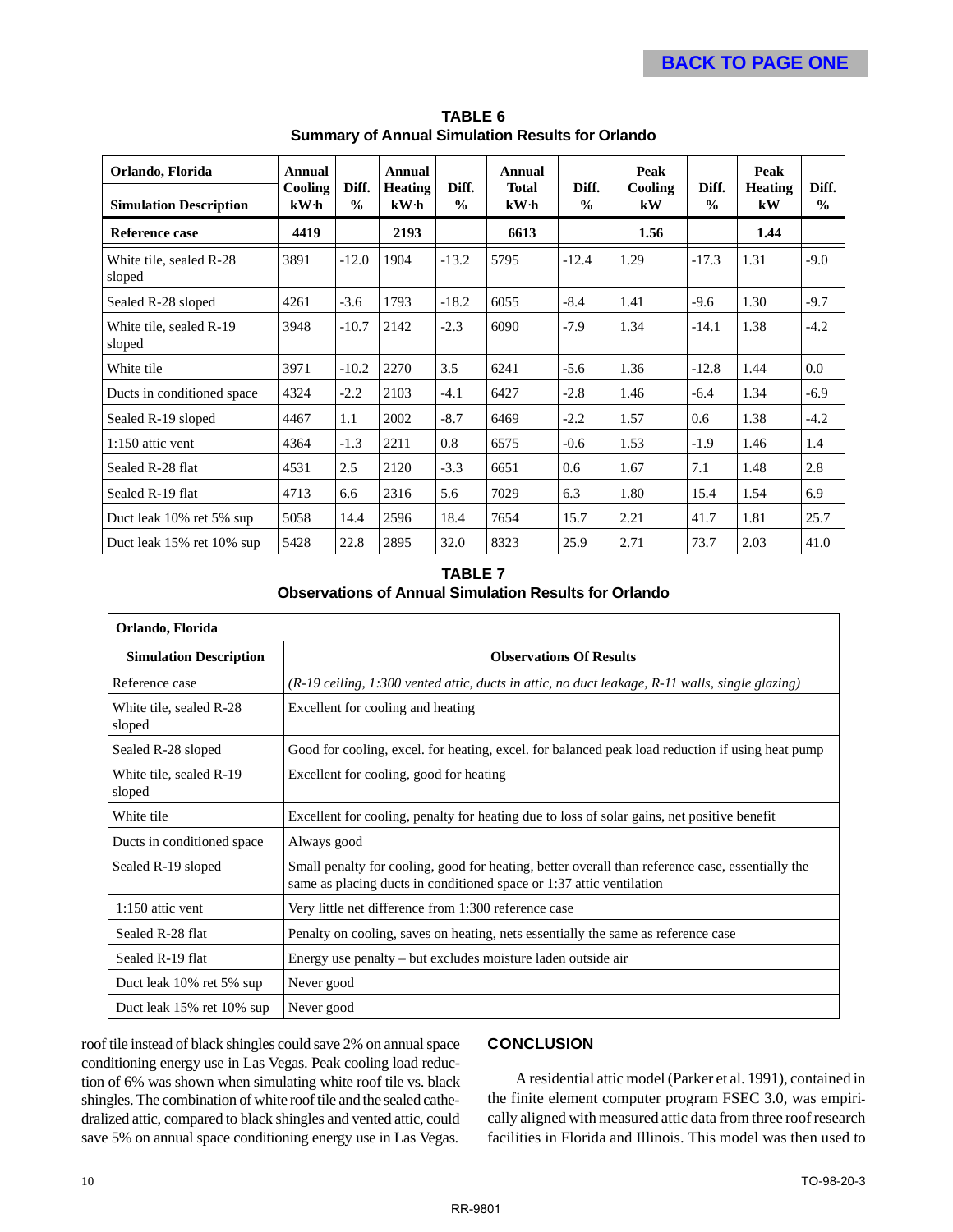| Las Vegas, Nevada                 | Annual                     |                        | Annual                 |                        | Annual                          |                        | Peak          |                        | Peak                 |                        |
|-----------------------------------|----------------------------|------------------------|------------------------|------------------------|---------------------------------|------------------------|---------------|------------------------|----------------------|------------------------|
| <b>Simulation Description</b>     | Cooling<br>kW <sub>h</sub> | Diff.<br>$\frac{0}{0}$ | <b>Heating</b><br>kW·h | Diff.<br>$\frac{0}{0}$ | <b>Total</b><br>kW <sub>h</sub> | Diff.<br>$\frac{0}{0}$ | Cooling<br>kW | Diff.<br>$\frac{0}{0}$ | <b>Heating</b><br>kW | Diff.<br>$\frac{0}{0}$ |
| Reference case                    | 4062                       |                        | 6502                   |                        | 10565                           |                        | 1.94          |                        | 1.51                 |                        |
| Sealed R-40 sloped                | 3858                       | $-5.0$                 | 5761                   | $-11.4$                | 9619                            | -8.9                   | 1.78          | $-8.2$                 | 1.40                 | $-7.3$                 |
| White tile, sealed R-28<br>sloped | 3611                       | $-11.1$                | 6455                   | $-0.7$                 | 10066                           | $-4.7$                 | 1.73          | $-10.8$                | 1.46                 | $-3.3$                 |
| Ducts in conditioned space        | 3879                       | $-4.5$                 | 6243                   | $-4.0$                 | 10121                           | $-4.2$                 | 1.77          | $-8.8$                 | 1.44                 | $-4.6$                 |
| Sealed R-28 sloped                | 4075                       | 0.3                    | 6107                   | $-6.1$                 | 10182                           | $-3.6$                 | 1.88          | $-3.1$                 | 1.46                 | $-3.3$                 |
| White tile                        | 3697                       | $-9.0$                 | 6669                   | 2.6                    | 10366                           | $-1.9$                 | 1.83          | $-5.7$                 | 1.52                 | 0.7                    |
| 1:300 Attic vent                  | 4096                       | 0.8                    | 6449                   | $-0.8$                 | 10545                           | $-0.2$                 | 1.94          | 0.0                    | 1.50                 | $-0.7$                 |
| Sealed R-40 flat                  | 4261                       | 4.9                    | 6329                   | -2.7                   | 10590                           | 0.2                    | 2.12          | 9.3                    | 1.53                 | 1.3                    |
| Sealed R-28 flat                  | 4454                       | 9.7                    | 6689                   | 2.9                    | 11144                           | 5.5                    | 2.31          | 19.1                   | 1.58                 | 4.6                    |
| Duct leak 10% ret 5% sup          | 4399                       | 8.3                    | 7169                   | 10.2                   | 11567                           | 9.5                    | 2.39          | 23.2                   | 1.95                 | 29.1                   |
| Duct leak 15% ret 10% sup         | 4643                       | 14.3                   | 7649                   | 17.6                   | 12292                           | 16.4                   | 2.62          | 35.1                   | 2.52                 | 66.9                   |

**TABLE 8 Summary of Annual Simulation Results for Las Vegas**

#### **TABLE 9 Observations of Annual Simulation Results for Las Vegas**

| Las Vegas, Nevada              |                                                                                                 |
|--------------------------------|-------------------------------------------------------------------------------------------------|
| <b>Simulation Description</b>  | <b>Observations Of Results</b>                                                                  |
| Reference case                 | (R-28 ceiling, 1:150 vented attic, ducts in attic, no duct leakage, R-19 walls, double glazing) |
| Sealed R-40 sloped             | Good for cooling, excellent for heating                                                         |
| White tile, sealed R-28 sloped | Excellent for cooling, no difference for heating                                                |
| Ducts in conditioned space     | Always good                                                                                     |
| Sealed R-28 sloped             | No difference for cooling, very good for heating                                                |
| White tile                     | Very good for cooling, penalty for heating due to reduced solar heat gain                       |
| 1:300 Attic vent               | Very little net difference from 1:150 reference case                                            |
| Sealed R-40 flat               | Penalty on cooling, saves on heating, nets essentially the same as reference case               |
| Sealed R-28 flat               | Not recommended                                                                                 |
| Duct leak 10% ret 5% sup       | Never good                                                                                      |
| Duct leak 15% ret 10% sup      | Never good                                                                                      |

simulate hourly space conditioning energy use and roof and attic temperatures for peak cooling days and annual weather for Orlando, Florida, and Las Vegas, Nevada.

Results showed that, when compared to typically vented attics with the air distribution ducts present, sealed "cathedralized" attics (i.e., sealed attic with the air barrier and thermal barrier [insulation] at the sloped roof plane) can be constructed without an associated energy penalty in hot climates.

#### **ACKNOWLEDGMENTS**

The authors gratefully acknowledge the assistance of Dr. Lixing Gu, Philip Fairey, and Dr. Muthusamy Swami with regard to using the FSEC 3.0 computer program and modifying the attic model. Appreciation is conveyed to William Rose of the Building Research Council, University of Illinois at Urbana-Champaign, as well as Dr. Subrato Chandra and David Beal of FSEC for their efforts in making measured attic data available. Funding for this project came through the U.S. Department of Energy's Building America Initiative-Building Science Consortium and the USDOE Energy Efficient Industrialized Housing Program, with George James as Program Manager.

#### **REFERENCES**

ASHRAE 1997. *1997 ASHRAE Handbook—Fundamentals*. Atlanta: American Society of Heating Refrigerating and Air-Conditioning Engineers, Inc.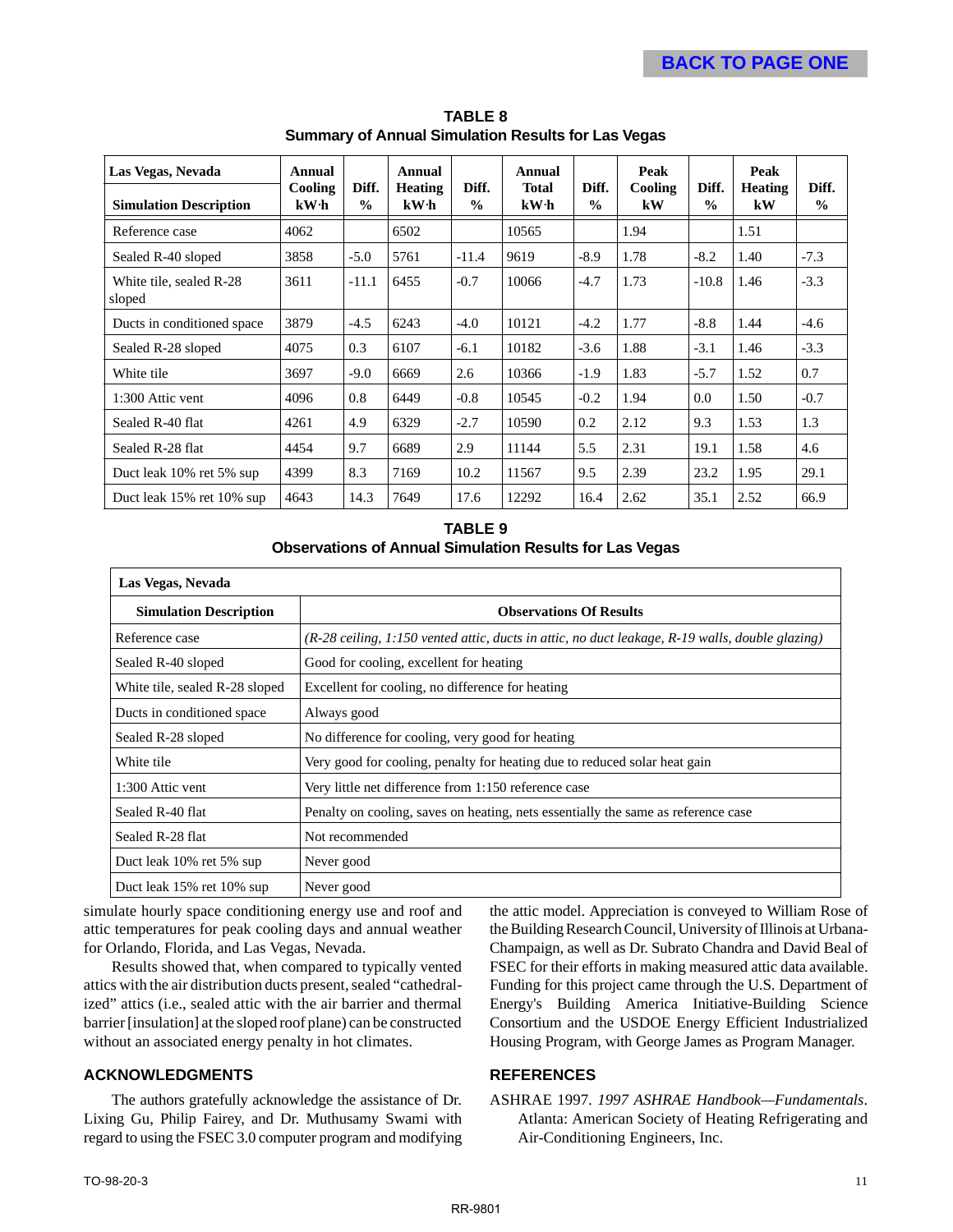Beal, D., and Chandra, S. 1995. Side by side testing of four residential roofing and attic ventilation systems. FSEC-CR-822-95. Florida Solar Energy Center, Cocoa, Fla.

Burch, D. M., G. A. Tsongas, and G. N. Walton. 1996. Mathematical analysis of practices to control moisture in the roof cavities of manufactured houses. NISTIR 5880. Gaithersburg, Md.: National Institute of Standards and Technology.

Cummings, J.B. 1991. Investigation of air distribution system leakage and its impact in central Florida homes. FSEC-CR-397-91. Florida Solar Energy Center, Cocoa, Fla.

 Fairey, P. 1986. The measured, side-by-side performance of attic radiant barrier systems in hot-humid climates. *Proceedings of the 19th International Thermal Conductivity Conference, Cookeville, Tenn*, October.

Fairey, P., and M. Swami. 1992. Attic radiant barrier systems: A sensitivity analysis of performance parameters. *International Journal Of Energy Research*, 16: 1-12.

FSEC. 1992. *User's manual, FSEC 3.0, Florida software for environment computation* V3.0. FSEC-GP-47-92. Florida Solar Energy Center, Cocoa, Fla.

Gatsos, D. 1995. The question is: To vent or not to vent. *Roofing Siding Insulation*, September.

Henderson, H.I. 1992. Simulating combined thermostat, air conditioner and building performance in a house. *ASHRAE Transactions* 98 (1). Atlanta: American Society of Heating Refrigerating and Air-Conditioning Engineers, Inc.

Hutchings, J.I. 1998. *National codes handbook*. McGraw Hill.

Kerestecioglu, A., and M. Swami. 1990. Theoretical and computational investigation of simultaneous heat and moisture transfer in buildings: Effective penetration depth theory. *ASHRAE Transactions* 96 (1): 447-454. Atlanta: American Society of Heating Refrigerating and Air-Conditioning Engineers, Inc.

Ledger, G. 1990. Principles of attic ventilation. *Roofing Siding Insulation*. 67 (March), pp. 26-32. New York: Harcourt Brace Jovanovich.

Lstiburek, J. 1988. Vented roofs: Pros & cons. *Custom Builder*, April.

Lstiburek, J. 1993. Humidity control in the humid south. *Proceedings Bugs, Mold & Rot II*, Building Environment and Thermal Envelope Council, National Institute of Building Sciences, Washington, D.C.

Parker, D.S., P.Fairey, and L. Gu, 1991. A stratified air model for simulation of attic thermal performance. *Insulation Materials: Testing and Applications*, Vol. 2, ASTM STP 1116, R.S. Graves and D.C. Wysocki, eds. Philadelphia: American Society of Testing and Materials.

Parker, D.S., J.R. McIIvaine, S.F Barkaszi, and D.J.Beal. 1993. Laboratory testing of reflectance properties of roofing materials. FSEC-CR-670-93. Florida Solar Energy Center, Cocoa, Fla.

Rose, W.B. 1992. Measured values of temperature and sheathing moisture content in residential attic assemblies. *Thermal Performance of the Exterior Envelopes of Buildings V.* Atlanta: American Society of Heating Refrigerating and Air-Conditioning Engineers.

Rose, W.B. 1995. Attic construction with sheathing-applied insulation. *ASHRAE Transactions* 101 (2). Atlanta: American Society of Heating Refrigerating and Air-Conditioning Engineers.

Rose, W. 1996. University of Illinois. Private communication and transfer of data.

Rudd, A., 1996. Vented and sealed attics in hot climates. Contract Report submitted to Building Science Corporation, Westford, Mass., and the U.S. Department of Energy, 30 October. Florida Solar Energy Center, Cocoa, Fla., FSEC-CR-911-96.

Spies, H. 1987. Attic ventilation. *Progressive Builder,* August, pp. 21-23.

Sullivan, B. 1994. Exposing attic ventilation myths. *Custom Builder*, Jan/Feb.

TenWolde, A., and C. Carll. 1992. Effect of cavity ventilation on moisture in walls and roofs. *Thermal Performance of the Exterior Envelopes of Buildings V*. Atlanta: American Society of Heating, Refrigerating and Air-Conditioning Engineers, Inc.

TenWolde, A., and D. Burch. 1993. Ventilation, moisture control, and indoor air quality in manufactured houses. HUD User's Document Reproduction Service, HUD 006250, February.

Tobiasson, W., J. Buska, and A. Greatorex. 1994. Ventilating attics to minimize icings at eaves. *Energy and Buildings* 21: 229-234.